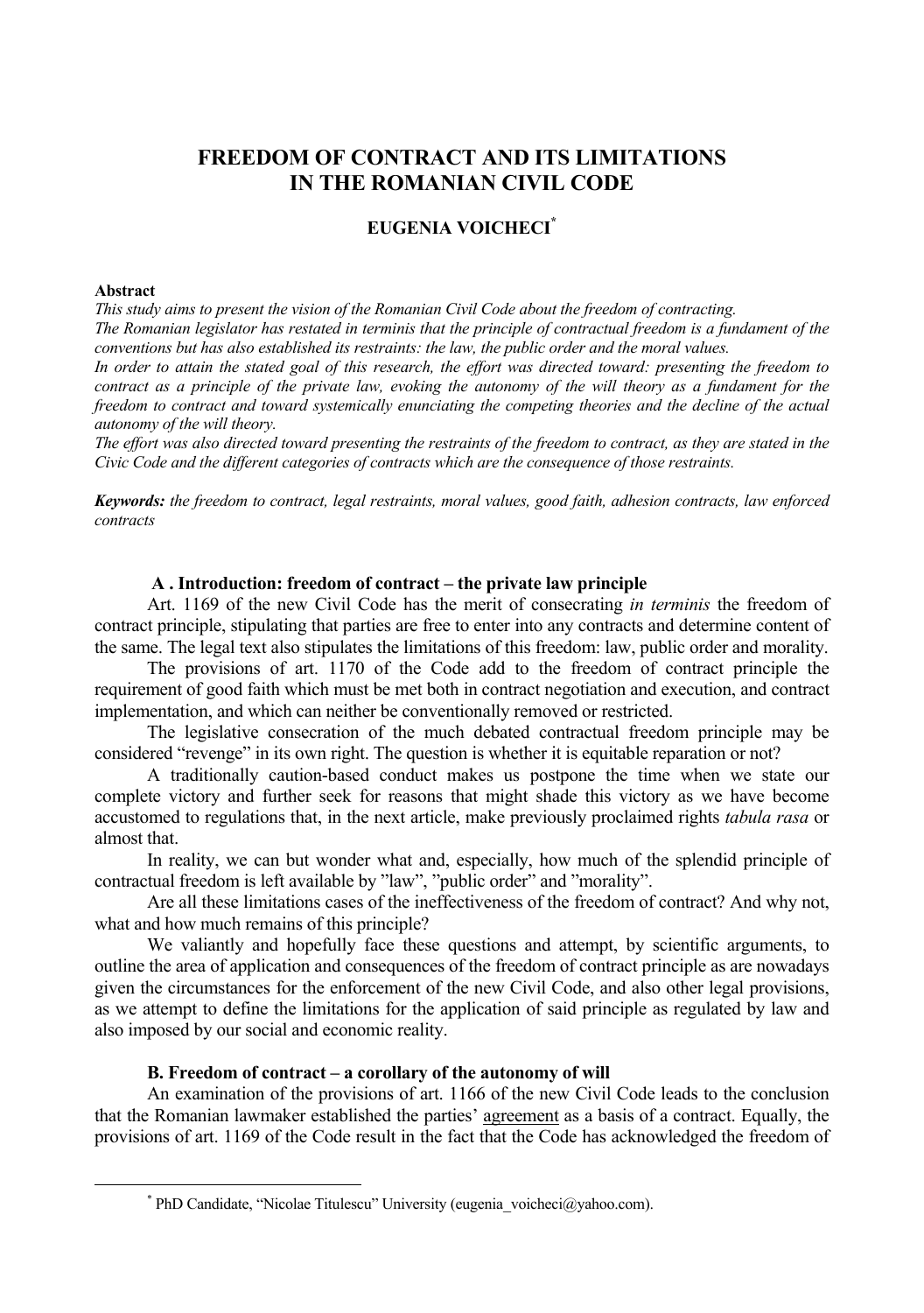contract principle; the logical conclusion is that the freedom of contract is based on the autonomy of will and it is a necessary consequence of the autonomy of will and its utmost achievement.

The freedom of contract is acknowledged to all persons, except for the cases of incapacity and prohibition laid down by law. This is the conclusion of the provisions of art. 1180 of the New Civil Code that stipulate that "any person who is not declared unable by law and stopped to enter into certain contracts may contract". As the right to contract is the rule, it has been rightfully stated<sup>1</sup> that the freedom of contract is part of the content of the natural and legal entities' civil capacity.

#### **C. Consequences of the freedom of contract principle**

Bringing back to mind the provisions of art.1169 of the New Civil Code, we note that the Romanian lawmaker has defined two of the coordinates of the freedom of contract principle: the parties' freedom to enter into any contracts and the freedom to establish contract content.

In the area of commercial contracts, the freedom of evidence and the freedom to settle disputes by arbitration were mentioned<sup>2</sup> with the same status besides the two aforementioned consequences.

Also, in close connection with the freedom of contract principle, one must separately consider the principle of consensualism and formalism, also in consideration of the relation f their forces, as this is influenced by the effectiveness of the new Civil Code.

Thus, we should highlight the fact that another consequence of the freedom of contract principle is the freedom of contract form, known in the doctrine as principle of consensualism.

Art. 1178 of the new Civil Code equally consecrates the autonomy of will theory and the principle of consensualism, underlying the fact that the parties' mere agreement is required for contract execution, showing its limitations – formalities required by law.

Therefore, the contracts entered into as *solo consensu* are the rule, whereas formal contracts are the exception.

It has been shown<sup>2</sup> in specialised literature that in the area of commercial contracts the multitude of such contracts and the necessity to enter into the same with rapidity lead to the fact that they are entered into in the form the parties consider best: verbally, by phone, via electronic means, in writing.

It has also been highlighted<sup>2</sup> that, for contracts entered into *inter absentes* (or remotely), the contracting parties' manifestations of will may take various forms, e.g. simplified contract (or order followed by immediate execution), as laid down in article 36 of the former Commercial Code and taken over in art. 1186 para. 2 of the new Civil Code.

When manifestations of will are expressed in various forms, it is required that their interpretation result in the idea of convergence which, in fact, is the agreement such manifestations of will should reach.

The doctrine<sup>3</sup> has also highlighted the distinction between civil contracts and commercial contracts. In the former case, the focus is placed on the identification of the parties' actual will whereas in the latter case it is placed on declarative will in connection with the fact that often professionals resort to standardized forms, conventions referring to general, framework contract terms and conditions.

#### **D. Limitations of the freedom of contract principle**

We have shown in the preceding rationale that, given the provisions of art. 1169 of the new Civil Code, the freedom of contract is the rule, however, this principle should not be considered absolute as the legal text itself also states its limitations: law, public order and morality.

 $2$  - idem.

 $\frac{1}{1}$ <sup>1</sup> Adam, Ioan, - Drept civil . Obligatiile . Contractul, Bucharest, C.H.Beck Publishing House, 2011, page 28.

<sup>&</sup>lt;sup>3</sup> Pătulea, Vasile; Turianu, Corneliu – Curs de drept comercial român. 2<sup>nd</sup> edition, Bucharest, All Beck Publishing House, 2000, page 74.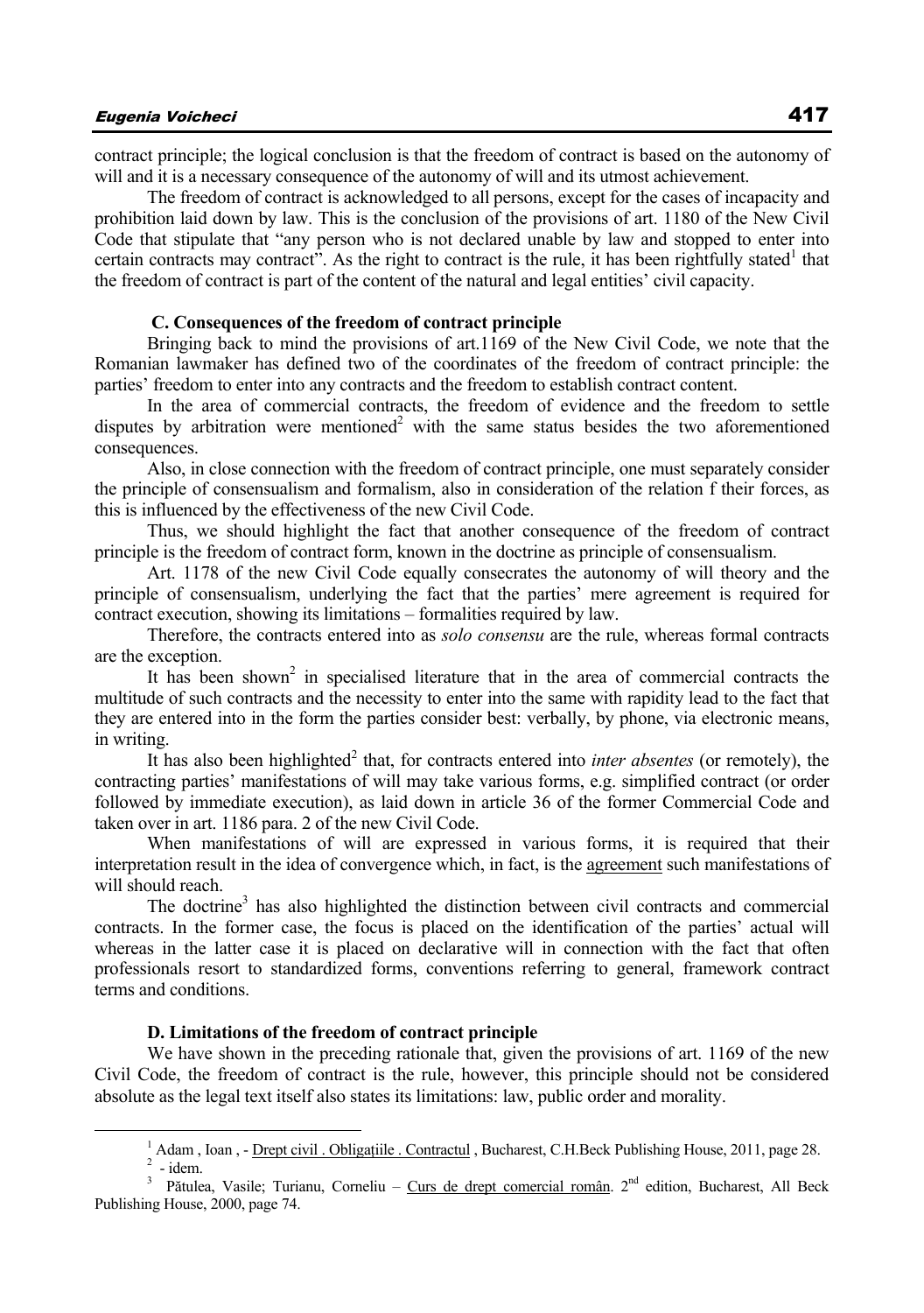The provisions of art. 1170 of the new Civil Code stipulate, if not a limitation of the will to contract, at least a conditioning thereof, which is, in fact, a good faith obligation – good faith that the parties should meet both in the negotiation and execution stages of the contract, and during contract implementation.

## **The law as limitation of the freedom of contract**

We estimate this analysis has four lines of interest: 1) limitations laid down by law concerning the capacity to contract, also known as incapacities; 2) incompatibilities and termination of rights concerning certain persons; 3) prohibition laid down by law to enter into certain types of contracts; 4) prohibition to enter into contracts with certain subject matters.

1) Incapacities are strictly related to the capacity to exert a right, defined by art. 37 of the new Civil Code as a person's capacity to enter into civil legal documents on his/her own.

The sanction for the failure to comply with the capacity to exert a right is the cancellation of the document, as results from the interpretation of provisions art.44 para.1 of the new Civil Code.

Pursuant to art. 28 of the New Civil Code, the rule is the existence of the capacity to use which no person can be prevented from exerting according to art. 29 para. 1 of the Code and the existence of the capacity to exert which people can be fully or partially deprived of only in the cases and under the conditions laid down by law, according to the same art. 29 para. 1 of the Code.

Art. 43 para.1 of the new Civil Code states that, except for other cases laid down by law, children under the age of 14 and the mentally disabled have no capacity of exertion, therefore these are the cases where the natural person cannot enter into legal documents on his/her own.

As concerns legal entities, the legal regime of their capacity to use is provided by clauses of art. 205-208 of the new Civil Code, whereas the legal regime of the capacity to exert is provided by the clauses of art. 209-211 of the same law.

It is worth signalling that, as concerns membership to administration and control bodies, art. 211 speaks about incapacities and incompatibilities and includes in these categories those deprived of the right to exert a position within these bodies and those declared unable to occupy such position by law or under the articles of association.

In reality, the legal text should have marginally taken into consideration the fact that it speaks of incapacities (which have a legal origin), termination of rights (of the same origin) and incompatibilities (that can be of legal or conventional origin).

In this case as well, the sanction for the failure to comply with the provisions of art. 211 of the new Civil Code is cancelation of the deed(s) entered into under these conditions.

2. a Incompatibilities

With strict reference to commercial activities<sup>4</sup>, a long list of incompatibilities, all required by law, has been drafted in connection with certain positions or professions that should remain within the limits of their specific dignity and prestige:

- judge, prosecutor and judge of the Constitutional Court – art.125, 132 and 144 of the Romanian Constitution;

- deputy, senator, member of the government, especially local public official – art. 81, 84, 87 and 94 of Law No. 161/2003, alongside clauses of Law No. 188/1999 on the status of public officials;

- officer and diplomat – clauses of Law No. 80/1995 and Law No. 269/2003;

- lawyer – art.15 letter c of Law No. 51/1995 ;

- public notary – art. 69 letter e and f of Law No. 36/1995.

The sanction for breach of incompatibility is not deed cancelation, but a professional and/or disciplinary sanction.

 $\frac{1}{4}$ Cărpenaru, Stanciu D. – Tratat …, 2009 edition, pages 93-94.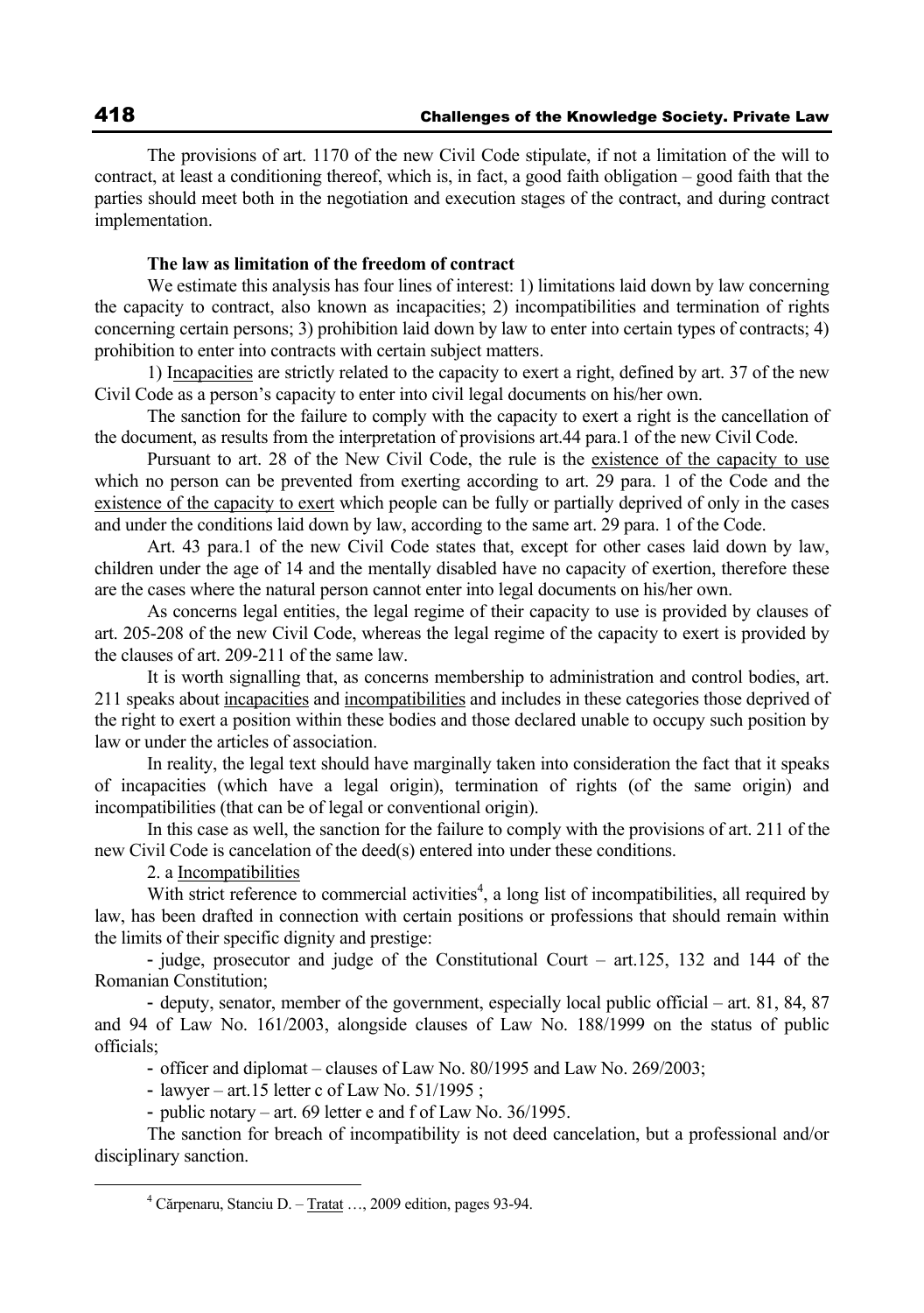2b. Termination of rights

Sanctions are laid down for commercial activities upon breach of the legal provisions concerning public order and morality.

Provisions of Law No. 12/1990 on the protection of population against illegal commercial activities are laid down, however it has been estimated<sup>5</sup> that the sanction of termination of right does not operate under the law and that such termination could be determined by a criminal conviction sentence, i.e. by enforcement of termination as complementary sanction.

#### 3. Prohibition to enter into certain types of contracts

Still in relation to commercial activities<sup>6</sup>, it has been decided that, for the purpose of protecting some general interests of society, with economic, social or moral content, there are activities that cannot be scope of trading companies, which activities are expressly laid down in the Government's Decision No. 1323/1990.

Also, by virtue of Law No. 31/1996 on the regime of state monopoly, as well as under the Government's Decision No. 1323/1990 on some measures for the enforcement of the Law on trading companies, it has been decided that the activity conducted by traders in relation with certain economic activities should be subject to limitations in the form of licences, approvals and agreements.

The sanction for failure to comply with the legal requirements on the approval of competent bodies is particularly drastic and leads to the cancelation of the memoranda of association.

#### 4. Prohibition to enter into contracts of certain subject matters

The major prohibitions are related to the sale-purchase contract, more accurately, the assets that are the subject matter thereof. The legal texts prohibiting the execution of these contracts require it in consideration of a certain quality of the contracting parties, either to protect a social interest, or in the interest of a person placed in a certain legal relation with the person the prohibition concerns.

Thus, in order to ensure dignity typical of certain positions and professions, but also in order to provide a general feeling of trust related to the exertion of said positions and professions, art. 1653 para. 1 of the New Civil Code stipulates that judges, prosecutors, court registrars, judicial executors, lawyers, public notaries, legal advisors and insolvency experts cannot buy, directly or by intermediaries, litigious rights that fall under the competence of relevant courts of law, otherwise the sanction is absolute nullity.

Art. 1654 para. 1 of the new Civil Code stipulates both a prohibition to buy, and a series of incapacities related to the buyer. Thus, the following are unable to buy, directly or by intermediaries, even by a public auction:

a) attorneys-in-fact – for the assets they are authorized to sell, except for the case laid down in article 1304 of the new Civil Code, i.e. contract with oneself and double representation as agreed by the person appointing his/her attorney-in-fact or who is not in a situation of conflicts of interests with the attorney-in-fact.

The sanction is relative nullity.

b) parents, tutor, custodian, provisional administrator – for the assets of the persons he/she represents.

The sanction is relative nullity.

 c) public officials, syndic judges, insolvency experts, judicial executors, as well as any such persons (Attention: not positions or professions!) that could influence the conditions of the sale done through them or whose objects are the assets they administer or the administration of which they supervise.

 $rac{1}{5}$  $<sup>5</sup>$  - *Ditto*, pages 95.</sup>

 <sup>-</sup> *Ditto*, pages 95-97.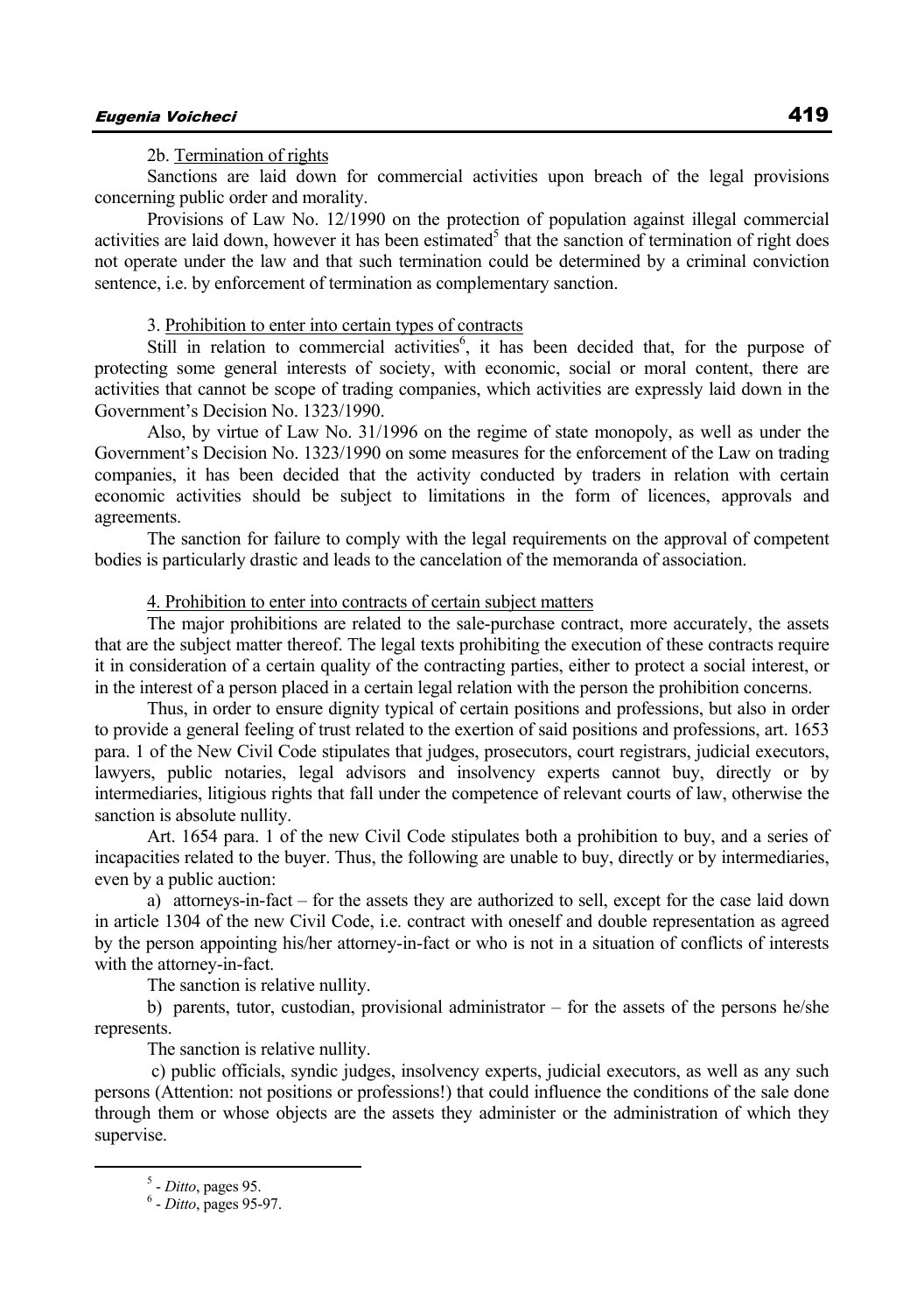The sanction is absolute nullity.

Article 1655 para. 1 of the New Civil Code also rests upon the same persons the prohibition to sell one's own assets for a price consisting of a sum of money resulting from the sale or use of the asset(s) that he/she administers or the administration of which he/she supervise, as the case may be.

Paragraph 2 of the same article extends the area of prohibitions to other contracts as well (not named) where, in exchange for an activity promised by the persons laid down in article 1654 para. 1, the other party undertakes to pay a sum of money.

If the freedom of contract principle may authorise the persons laid down in article 1654 para. 1 letters a and b of the Code to perform a legal activity, it is unclear what the case is with "activities" that may be promised, and particularly performed by the persons laid down in article 1654 para. 1 letter c, given that the legal system of these persons' professions and positions is strictly regulated by special laws that stipulate the types of activities that may be carried out, which activities have nothing in common with the freedom of contract.

### **Public order – limitation of contractual freedom**

 When it comes to public order, the existence of a system of rules is essential, that aiming at the political and administrative organisation of society within the state, ensure the activity of political institutions, i.e. the prevalence of the collective entity over the individual.

 The doctrine is almost unanimous to consider there is no definition of the public order concept, which means, however, that the preeminence of this concept over the concept of individual is questionable.

 In time, given the ongoing economic changes, there appeared a need that the state quit the "laisser faire, laisser passer" position and have a say in this area by means of imperative legal provisions that have alleviated the autonomy of will principle.

 This attitude of the state has been known as contractual dirigisme, a phenomenon that was not manifest in the economic area only, but in the area of civil and employment contracts.

Some authors<sup>7</sup> believed that contractual dirigisme replaced liberalism by creating and extending commercial public services (mail, telecommunications, banks, railroads) and by what is of interest in this analysis, i.e. restricting contractual freedom, by prohibiting the inclusion of abusive clauses, requiring the inclusion of consumer protection clauses, legal obligations to contract or creating prior administrative authorisations.

In the same context, it has been estimated $8$  that the decline of contractual individualism was manifest by the recognition of standard contracts by the public authorities and the legality of adhesion contracts.

Other authors<sup>9</sup> agreed to the concept of contractual dirigisme, which dramatically limited in time the freedom of contract, the widening of the public order notion that penetrated both the economic, and social areas.

It is constantly acknowledged that public order is a concept with an economic dimension, apparent in monetary and price policy, loan policy and economic planning, a fundamental dimension that influences the existence and evolution of contractual relations with economic content.

Also, the social dimension of public order is acknowledged, having an impact particularly on the regulation of legal relations (hence, contracts) of labour.

 <sup>7</sup> Turcu , Ion; Pop , Liviu – *Contracte comerciale . Formare şi executare* , vol.I, Bucharest, Lumina Lex Publishing House, 1997, pages 15-16.<br><sup>8</sup> *Ditto*, page 16.

<sup>&</sup>lt;sup>9</sup> Stătescu , Constantin; Bîrsan, Corneliu – Drept civil . Teoria generală a obligațiilor, 9th edition, Bucharest, Hamangiu Publishing House, 2008, pages 20-21.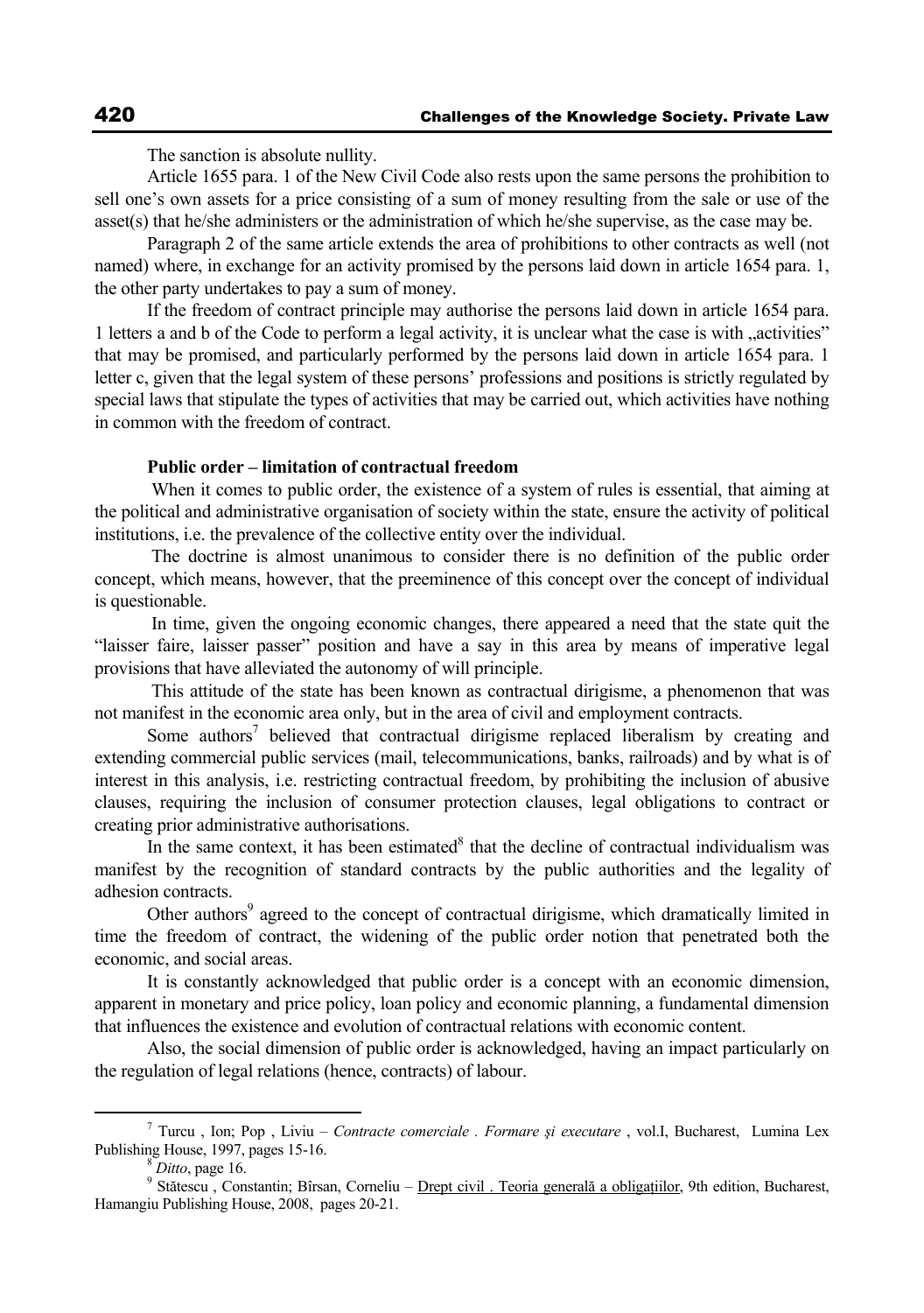## Eugenia Voicheci 421

At the same time, public order acquired a professional dimension, and a European one as well, the latter being focused on the consumer protection requirement and manifest in the prohibition of abusive clauses in the contracts consumers enter into  $10$ 

In any case, the state's intervention in the economy and contract dynamics, known as contractual dirigisme, has evolved from the vision of planned economy<sup>11</sup>, an expression of the political public order acknowledgement to the goal of removing social inequities that the autonomy of will theory determined as this was the extent of its lack of contact with the reality it affirmed.

Contractual dirigisme is considered<sup>12</sup> an instrument to correct social inequity that autonomy of will generates, a mechanism that is at the disposal of the state that undertakes the role of arbitrator of social justice.

It appears of significance to recall that this goal of "social justice" seems to reach limits that should represent a shield intended to protect not only the consumer exposed to the professionals' abuse, but also the vulnerable entrepreneur, trapped in the mechanism of a contract marked by apparent disbalance.

In the Italian legal order at least, the theory of the third contract<sup>13</sup> is spoken of, which means that the contract is entered into in an egalitarian fashion, aspiring to the maximum freedom and that it requires the need to cover a legislative gap, characterized by lack of discipline that should grant protection to the "weak" entrepreneur involved in a disbalanced contractual relation.

The goal of the "contractual justice" of public order is thus extended from the individual consumer considered a vulnerable (disfavoured) contractor in its relations to the professionals to the "weak entrepreneur", involved in the same type of legal relations, which protection is legislatively acknowledged for consumers.

#### **Morality as a limitation of the freedom of contract**

A concept that seems to "say" everything from the very beginning, but that is as evanescent as smoke and the institution of "good faith", morality has always censored the extent and even the substance of contracts entered into individuals, being mentioned in the former Romanian Civil Code with the same purpose (article 5).

No code or legal provision has defined "morality" that were intended and even managed to maintain the parties' agreements within the limitations set by moral precepts. Even if there is no (legal, jurisprudent or doctrinary) concept definition available, law practitioners must acknowledge the minor percentage of litigations where the validity of contracts was objected to on the grounds that it presumably was contrary to morality.

However, as they are considered a legal limitation of contractual freedom, morality should be paid attention to at least by the theoretical determination of the concept.

Some authors<sup>14</sup> believe morality is "the totality of conduct rules shaped in society's conscience, the compliance of which became imperatively compelling by extensive experience and practice, for achieving the general interests of a given society".

In that respect, it has been estimated that morality has a religious aspect, impregnated by the moral norms of Christian dogma, morality that, in its turn, is public and personal.<sup>15</sup>

<sup>&</sup>lt;sup>10</sup> *DItto*, page 21. <sup>11</sup> Cărpenaru, Stanciu D. – <u>Contractele economice. Teoria generală</u>, Bucharest, Scientifical and Encyclopedical Publishing House, 1981, pages 21-22 and 35-36.

<sup>&</sup>lt;sup>12</sup> Stătescu , Constantin.; Bîrsan , Corneliu – quoted work, page 21.<br><sup>13</sup> Marsico , Rita , "Le nuove frontiere della dottrina civilistica : il terzo contratto" – http://www.filodiritto.com/index.php?azione=visualizza&iddoc=. 14 Adam , Ioan – quoted work, pages 33-35.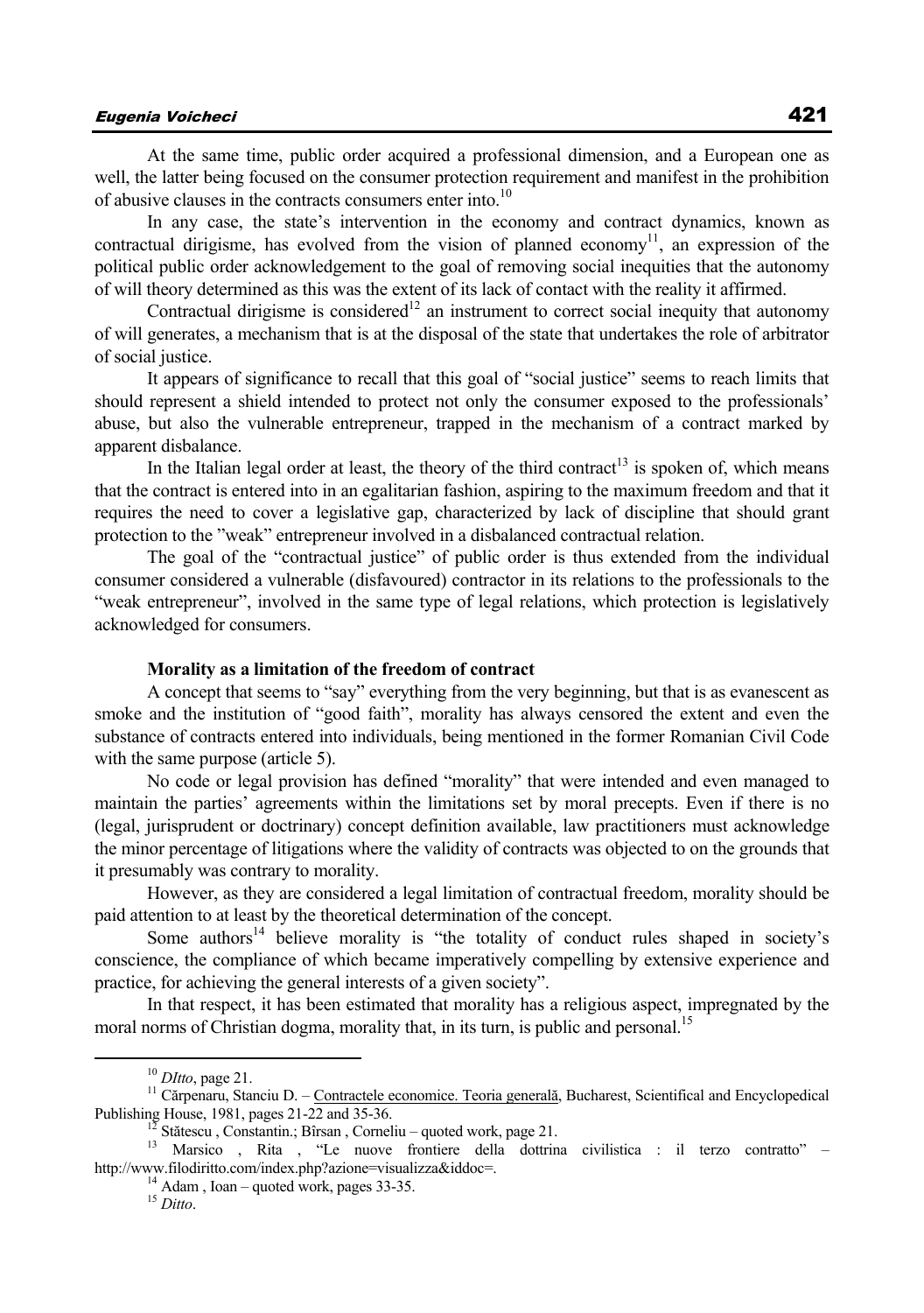At the same time, it has been estimated<sup>16</sup> that the other side of morality is empirical, based on sociological rules regarded as natural habits or habits acquired by tradition and education, centered on the idea of "good" and "bad".

The same author<sup>17</sup> believes this concept of "morality" is at full speed and includes rules concerning morality, habits or customs that society deems fundamental principles. The judge summoned to decide any violation thereof will determine, in reality, their importance.

However, it must be highlighted that the execution of a contract in breach of the law, public order and morality leads to various sanctions that are laid down, in principle, in art. 1247 and 1248 of the New Civil Code:

Art. 1247 of the New Civil Code states the sanction of absolute nullity of a contract executed in breach of a legal provision laid down for the protection of a general interest.

Art. 1248 of the Code states the sanction of relative nullity (i.e. cancelability) of a contract executed in breach of a legal provision laid down for the protection of a general interest.

As the Code does not establish criteria to determine general and individual interest, the actual analysis of this aspect lies with the court of law.<sup>18</sup>

#### **Good faith and the freedom of contract**

In the above, by the interpretation of the provisions of article 1170 of the New Civil Code, good faith was estimated to be not a factor limiting contractual liberty, but a factor conditioning the exertion of this principle, which turns it into an intrinsic element thereof. There are no *in terminis* sanctions for the violation of this obligation that is not simultaneous with the contract negotiation stage, is at the basis of contract execution and accompanies the contract like an actual  $\alpha$  guardian angel" to the date it is terminated.

However, the provision of article 1170, final thesis, of the new Civil Code, that consecrates the inherent, irremovable and insurmountable nature of the good faith obligation leads to the fact that the breach of this obligation be sanctioned by nullity, absolute nullity, we dare say, as good faith has acquired, via this regulation, the role of instrument defending a general interest.<sup>1</sup>

#### **Adhesion contracts**

It has been shown<sup>20</sup> that an adhesion contract is a non-negotiable, hence non-negotiated, contract. The entire contract is devised exclusively by one of parties, whereas the other does not have the power to discuss or change it. The only possibilities are to accept the contract as a whole, adhering to all its clauses, or to refuse to contract.

Worryingly, nowadays quite a few contracts are adhesion contracts: utility contracts (electrical power, gas, water supply, waste management), bank contracts, leasing and insurance contracts etc. These are dictated contracts and are explainable by the fact that one of the parties has great economic power, sometimes the actual monopoly of the provided service, which renders it unavailable for negotiations.

Good examples are contracts based on exclusive<sup>21</sup> or selective distribution agreement, as well as franchise contracts that, in practice, attach the parties and forbid them to provide typical services in any other context than the one set by contract. They are also known as dependency contracts<sup>22</sup>.

<sup>&</sup>lt;sup>16</sup> *Ditto*, page 34.<br><sup>17</sup> *Ditto*, page 35.<br><sup>18</sup> In the same respect, please see also Pop , Liviu; Popa, Ionuţ-Florin ; Vidu , Stelian Ioan , <u>Tratat elementar de</u> drept civil . Obligațiile , Bucharest , Universul Juridic Publishing House, 2012 , pages 69-70; Piperea, Gheorghe – Introducere în Dreptul contractelor profesionale , quoted work, pages 137-139.

<sup>&</sup>lt;sup>19</sup> Considerations on the good faith implication in contracts: Turcu, Ion, <u>Tratat teoretic și practic de drept</u> <u>commercial</u>, vol. III, Bucharest, C.H. Beck Publishing House, 2008, pages 105-111.

 $\overline{a_0}$  Fabre-Magnan, Muriel – Droits des obligations . Contrat et engagement unilatéral , II-ième edition, I-er volume , Paris , Presses Universitaires de France , 2010 ,page 230.<br><sup>21</sup> Chirică, Dan – "Principiul libertații de a contracta și limitele sale în materie de vânzare-cumpărare" în <u>Studii</u>

de drept privat , Bucharest , Universul Juridic Publishing House, 2010.<br><sup>22</sup> Piperea, Gheorghe – quoted work, page 71.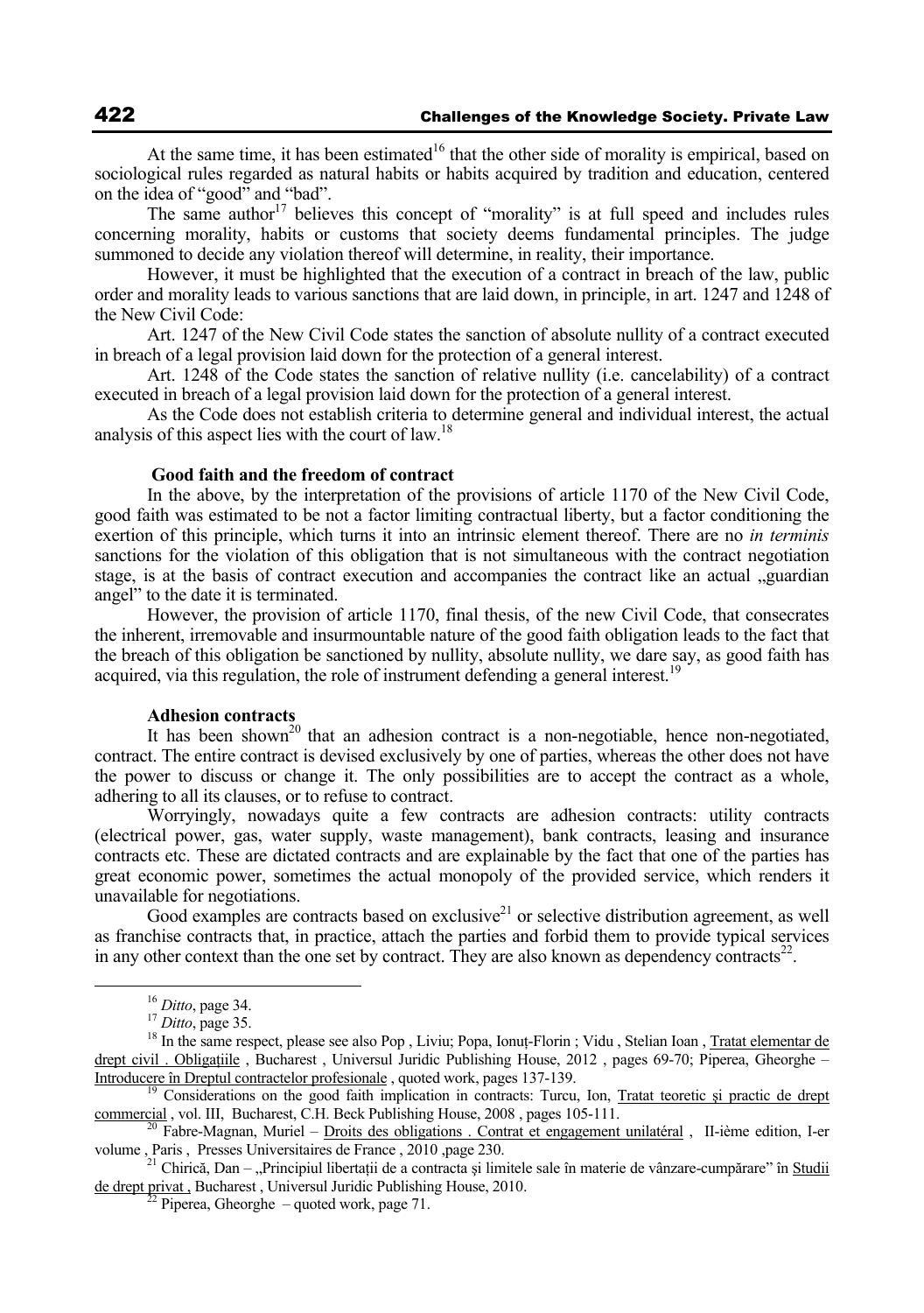## Eugenia Voicheci 423

Equally, mention must be made of contracts that hospitals and family GP's are obliged to enter into with the health authorities, which contracts are executed in the context of a framework agreement signed by the Ministry of Health and the National Authority of Health Insurance<sup>23</sup>.

## **Law-imposed (forced) contracts**

The distinction resides in that their execution is mandatory under the law.

It is most often the case of mandatory asset (housing) insurance contracts or third party liability contracts or health insurance (the latter being mandatory when travelling abroad).

We should say that the law imposes exclusively the type of contract and the obligation to enter into the same, but it is the parties who actually agree on the contractual clauses.

Special debate should be associated with the cases where, under the law or according to the parties' agreement (actually manifested as a preliminary contract), an obligation to enter into the contract is generated, but either party refuses to meet such obligation.

In the context of Decree No. 144/1958 on regulating the issue of construction, construction repair and demolition permits, as well as those concerning alienation and sharing of land, with or without constructions on it, the refusal of any of the parties to be present before a public notary for the authentication of the alienation document may be sanctioned by a court of law.

The provisions of art. 12 para.1 of Decree No.  $144/1958^{24}$  granted the party having met its obligations the right to address the court of law in order to get a decision to substitute the authentic alienation deed, this way the court replacing the promissory seller's consent.

Decree No. 144/1958 was abrogated by Law No. 50/1991 on the construction permits and some measures for housing, and the abrogation law no longer contained the trial remedy made available in the old text. In this context, though there was no other legal text of similar content concerning real estate alienation, with or without constructions on it, the practice of making decisions to replace an authentic alienation deed was maintained in certain courts of law that, this time, went back to the legal grounds of the provisions of art. 1073 of the former Civil Code, which provisions grant the creditor the right to obtain the **exact** fulfillment of the relevant obligation.

We estimate this option is debatable in the absence of an express legal provision granting the court of law the right to substitute a party's consent in the execution of a contract. The contractual freedom principle focuses on agreement and autonomy of will, and its limitations should be expressly laid down by law.

In the given situation, we believe the creditor of an unfulfilled obligation was not left with no legal protection whatsoever as long as it is still art.1073, final thesis, in the old Civil Code the one to stipulate its right to indemnification for failure of the exact exertion of the contracted right.

The Romanian lawmaker has remained constant in its options to make a decision to replace a contract.

Thus, it is worth mentioning the provisions of art. 16 of the Government's Ordinance No. 51/1997 on leasing transactions and leasing companies, stating that, if the lessor/lender fails to comply with the lessee's/user's right of option, as laid down in the ordinance, the former owes damages equal to the total prejudice caused by the breach of this obligation, and the court of law authorized to determine the damages *will be able to make a decision to substitute a deed of sale.*

In the same context, mention must be made of the provisions of art. 5 para. 2 of Title  $X -$ Legal circulation of land in Law No. 247/2005 on the reform in property and justice, as well as some adjacent measures. These provisions follow the tradition of those of art. 12 of Decree No. 144/1958 and stipulate that, if, after the execution of a preliminary contract concerning land, either party later

 $23$  Ditto, page 70-71.

<sup>&</sup>lt;sup>24</sup> Chirică, Dan – "Acțiunea întemeiată pe art.12 din Decretul nr.144/1958 și hotărârea judecătorească de admitere a acesteia" in the quoted work, pages 127-128.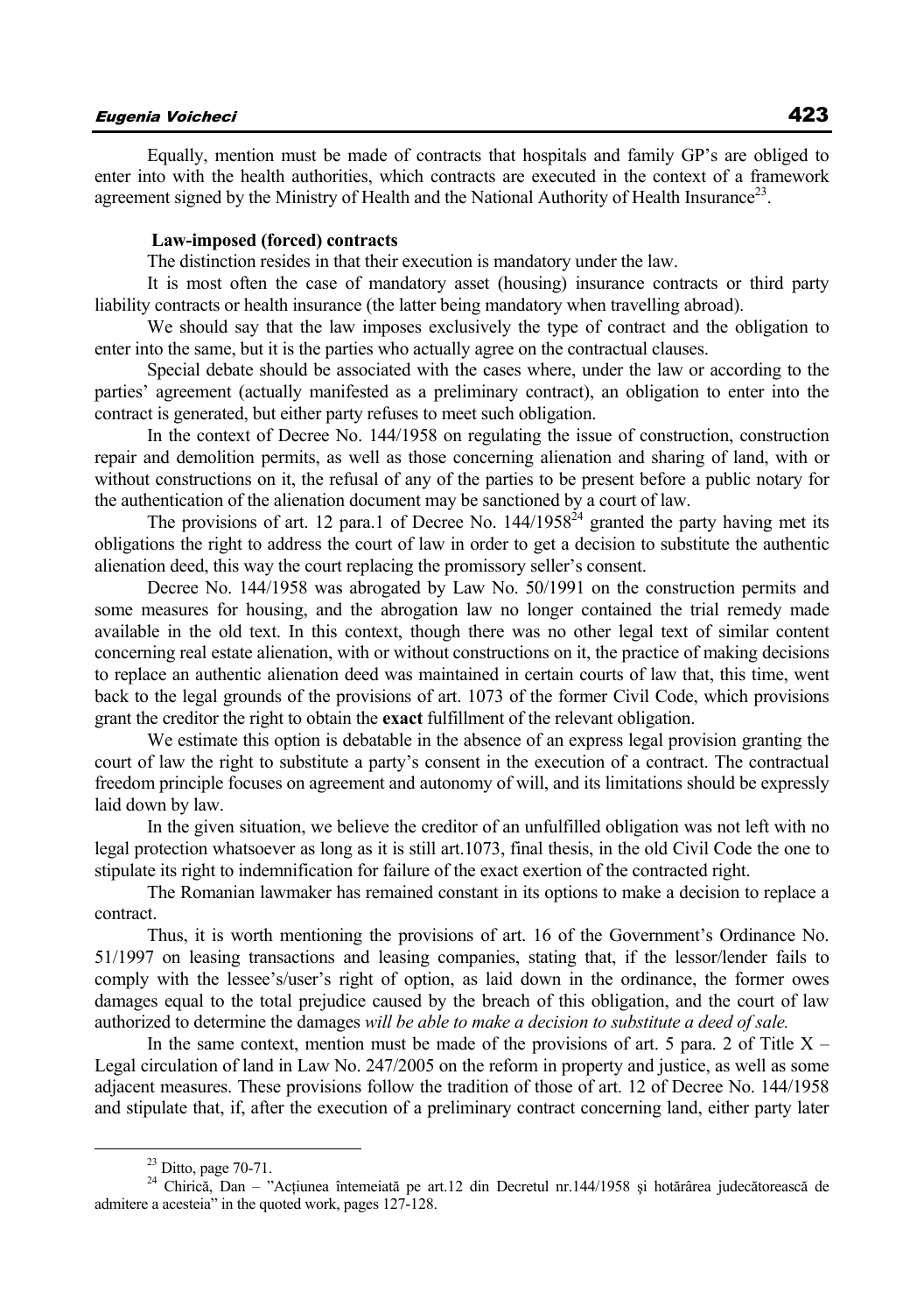refuses to enter into said contract, the party having met its obligations may notify the competent court that may make a decision to substitute the contract.

Law No. 287/2009 on the Civil Code abrogated the provisions of Title X of Law No. 247/2005, however, the new Civil Code continued the previous solution, stipulating with regard to sale, in art. 1669 para. 1, the following: when either party having entered into a bilateral sale promissory deed refuses, with no justification, to enter into the promised contract, the other party may request the court to make a decision to substitute the contract if all the other validity requirements are met.

In relation to the aforementioned legal provisions, that are the most recent in the researched area, two observations must be made:

The first concerns the fact that the substitution by the court of ether party's consent no longer predominantly occurs in alienation deeds for which the law requests an authentic document, as previously was the case of land with or without constructions on it.

The second is related to the fact that, in order to submit an action before a court of law, the requirements of art. 1669 para.1 of the new Civil Code, the beneficiary of the promissory sale no longer has to prove that, in his turn, has met the obligations undertaken by he promissory deed, but only that all the other validity requirements have been met.

Again with regard to law-imposed contracts, the provisions of two laws are worth mentioning, both concerning small and medium enterprises (SME's).

Law No. 133/!999 on stimulating private entrepreneurs to establish and develop small and medium enterprises stipulated in art. 12 the access of SME's to the available assets of trading companies and national companies with predominantly state capital, as well as those of autonomous administrations, also establishing access conditions as well.

In addition, the second paragraph of the same article stipulates the obligation of trading companies, national companies and autonomous administrations to enter into sale contracts, and ensure priority access respectively to the lease, concession or leasing of the assets laid down in the previous paragraph.

There are similar provisions in art. 12 of Law No. 346/2004 on stimulating the formation and development of SME's, a law that abrogated Law No. 133/1999.

The two aforementioned laws do not grant SME's the right to request the court to make a decision to substitute an authentic deed, hence, in practice, these enterprises submitted requests to courts via which they requested obliging the other party to enter into the contract. In this case, one can notice that, if the SME's were granted favorable decisions, they had no guarantee that the relevant contracts would be entered into even when the obligation to enter into said contracts was stated by the court under the civil sanction of comminatory damages.

As a general conclusion, as concerns law-imposed contracts, one may notice that the legal limitation to contract merely consists of the obligation imposed on the execution of the type of contract, not the selection of the co-contracting party or the actual contractual clauses, which allows for the freedom to negotiate that is higher than typical of an adhesion contract.

#### **Contracts containing law-imposed clauses**

Strictly referring to commercial contracts, in the first years after the 1989 Revolution, the lawmaker intervened in the contractual balance by passing Law No. 76/1992 on measures to refund loans derived from compensation, system of payments for merchants, prevention of incapacity to pay and financial blockage.

The provisions of this law stipulate the parties' obligation to state late-payment penalties in the contracts they execute, the minimum threshold of these penalties, as well as the limitation of the total penalties to the sum for which they are calculated (art. 7 of the law).

The provisions concerning late-payment penalties similar to those in Law No. 76/1992, abrogated by the Government's Emergency Ordinance No. 10/1997 on the reduction of the financial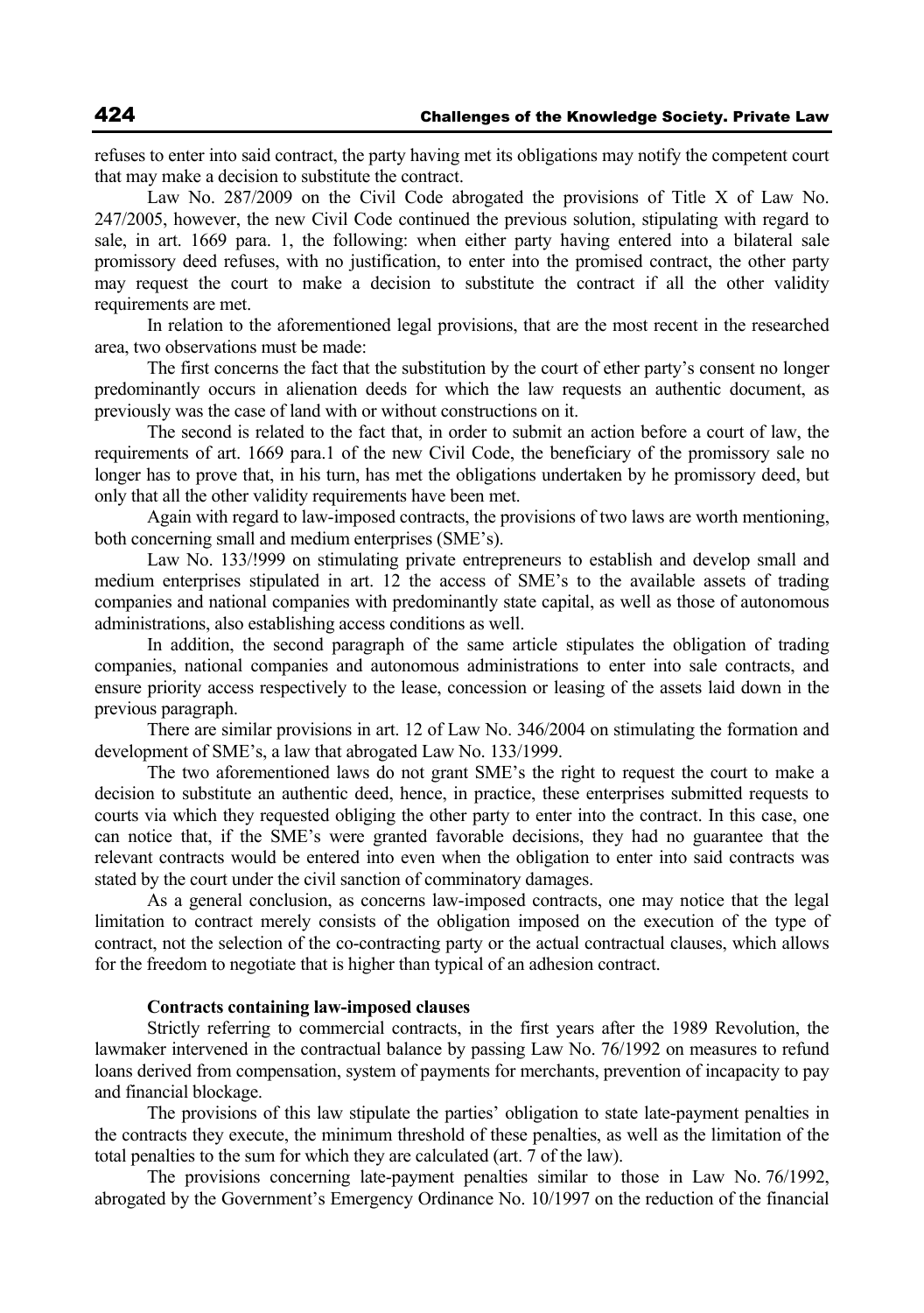blockage and losses in the economy, could be found in Law No. 469/2002 on some measures for the consolidation of contractual discipline<sup>25</sup>.

These provisions have sparkled fierce debate<sup>26</sup> as concerns the obligation to include the clause concerning the obligation to pay the penalties, which clause, in the absence of all sanctions, was estimated to serve as mere recommendation.

The same law resulted in critical reactions<sup>27</sup> as concerns cumulated penalties and damages, and the limitation of the penalty amount to the level of the main debt, and, in the absence of a contrary agreement between the parties<sup>28</sup>, the provision was estimated to contrary to the principle of full prejudice reparation as a result of the failure to comply with contractual obligations<sup>29</sup>.

Mention must be made that Law No. 469/2002 was abrogated by Law No. 246/2009 and was no longer replaced by a similar law.

The provisions of art. 46 of the Government's Emergency Ordinance No. 50/2010 on loan contracts for consumers should be mentioned still in the category of law-imposed clauses.

Included in *Section II – Information that must be included in loan contracts*, the provisions of art. 46 of the Government's Emergency Ordinance No. 50/2010 stand for as many clauses that the parties' contract must include, however, the content of which remains at the parties' discretion.

#### **Contracts containing law-prohibited clauses**

We highlighted in the above the community lawmaker's intervention mostly in the area of contracts entered into by consumers, wherein the purpose of said intervention was to protect the consumer – an individual regarded as a "weak", vulnerable contractor in his/her legal relations with professionals.

This tendency could also be found in the Romanian law, as the Romanian lawmaker passed Law No. 193/2000 on abusive clauses in contracts entered into between merchants and consumers.

Consumer protection imposed as a measure intended to limit abusive contracts. As concerns the notion of abuse, the following were suggestively shown<sup>30</sup>:

"In the latter decades, qualifying a conduct as abusive extends to all areas of law. Thus, for example, the clauses of a contract may be classified as abusive as regards the consumer, a dominant position-imposed abuse is forbidden, economic dependency is reprehensible, the termination of the employment contract or contract of mandate are sanctioned, majority abuse is consecrated to the trading company-related area of expertise in terms of jurisprudence and legislation, and some price unilateral establishment clauses are qualified as abusive in order to prevent the stipulation of abusively high or low prices".

As concerns contracts entered into with consumers, the state's intervention taking the form of prohibition of abusive clauses is justified by the pressing need to prevent a significant disbalance of the contract<sup>31</sup> and is based on the good faith obligation in contracts.<sup>32</sup>

<sup>&</sup>lt;sup>25</sup> Cărpenaru, Stanciu D. – "Tratat ...." Edition 2009. As regards the same topic, please see Chera, Nicolae, quoted work, page 39-40.

<sup>&</sup>lt;sup>26</sup> Cunescu, Constantin; Balaciu, Anca Alina, Leaua, Crenguța; Beligrădeanu, Ștefan – "Prezentare de ansamblu și observații critice asupra legii nr.469/2002 privind unele măsuri pentru întărirea discuției contractuale" in Dreptul, issue 11/2002, page10.<br><sup>27</sup> Ditto, page12-14. In the same respect, please see also Cărpenaru, Stanciu D. – "Tratat ...." Edition 2009.<br><sup>28</sup> Cărpenaru, Stanciu D. – "Tratat ...." Edition, 2009.<br><sup>29</sup> A comprehensive

<sup>&</sup>quot;Consideraţii asupra noii reglementări privind întărirea discuţiei contractuale" in Curierul judiciar, issue No. 11/2002 – page1-9.<br><sup>30</sup> Turcu, Ion – Tratat teoretic și practic de drept comercial – vol. III, Bucharest, C.H. Beck Publising House,

<sup>2009,</sup> page 105.<br><sup>31</sup> Jeannin, Marie-Véronique – "Le désequilibre significatif au regard de la liberté contractuelle" –

http//www.avocats-fourgoux.com/Droit-des-affaires. For the topic of contractual balance and disbalance, please also see Turcu, Ion – Tratat ... vol. III, quoted work, pages136-156.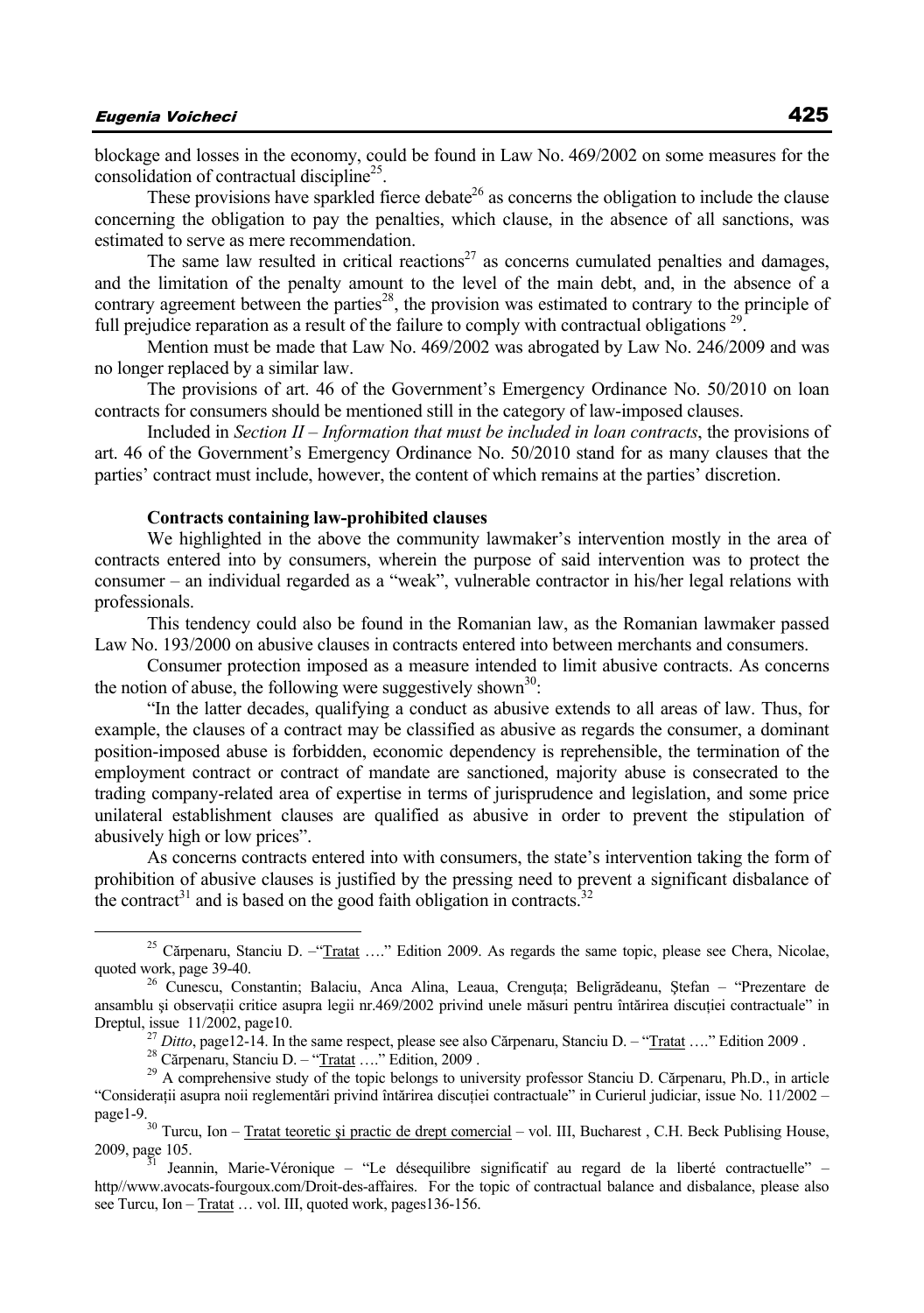The doctrine<sup>33</sup> has drafted real inventories of clauses deemed abusive and even spoke of presumption of abuse.<sup>34</sup>

In terms of contractual freedom, however, the prohibition to include presumably abusive clauses, as laid down in Law No. 193/2000, in consumer contracts, the applicable sanction, absolute nullity respectively, as well as possible enforcement of an offence sanction to the merchant having made use of such clauses is of interest.

One should note that absolute nullity applies to the abusive clause only, not necessarily to the entire contract<sup>35</sup>, and the latter may stay effective if this is possible in the absence of the relevant clause.

The provisions of the Government's Emergency Ordinance No. 50/2010, as amended to date, are significant as concerns consumer loan contracts via which the lawmaker established a series of forbidden clauses depending on the type of loan, the most significant being the provisions of art. 35 and art. 36 on fees chargeable by the bank.

Speaking of the same law, mention must be made of the provisions of art. 40 para. 1, that prohibit the inclusion in a contract of clauses entitling the creditor to unilaterally amend contractual clauses, without entering into an addendum agreed on by the consumer

Recently, the European Court of Justice decided in favour of the national court's right to *ex officio* investigate abusive clauses in consumer contracts, if any.

#### **E. Conclusions**

For the time being it is difficult to establish if the contractual freedom principle still owns the supremacy. The multitude of contracts that the common citizen is required to enter into as well as the discrepancy generated by the different economical position of the contractual parteners lead to the conclusion that the contractual freedom is rather a desideratum. This proves, more often than not, that the freedom of contracting resides solely in entering into a contract with preestablished clauses or not entering into it al all .

### **References**

- Adam , Ioan Drept civil . Obligaţiile . Contractul , Bucharest , C.H. Beck Publishing House, 2011.
- Cărpenaru, Stanciu D. Contractele economice. Teoria generală, Bucharest, Scientifical and Encyclopedical Publishing House , 1981.
- Cărpenaru , Stanciu D. "Considerații asupra noii reglementări privind întărirea disciplinei contractuale" in Curierul judiciar , issue 11/2002.
- Cărpenaru, Stanciu D. Tratat de drept comercial român, Bucharest , Universul Juridic Publishing House , 2009.
- Chera, Nicolae Obligaţii comerciale . Studiu de doctrină şi jurisprudenţă , Bucharest , Hamangiu Publishing House, 2008.
- Chirică , Dan Studii de drept privat , Bucharest , Universul juridic Publishing House , 2010.
- Cunescu, Constantin ; Balaciu, Anca Alina ; Leaua, Crenguta "Prezentare de ansamblu și observatii critice asupra Legii nr.469/2002 privind unele măsuri pentru întărirea disciplinei contractuale" in Dreptul , issue 11/2002.
- Fabre-Magnan, Muriel Droit des obligations.Contrat et engagement unilatéral, 2nd edition , vol. I , Paris , Presses Universitaires de France, 2010.

<sup>&</sup>lt;sup>32</sup> Popa, Ionuț-Florin – "Reprimarea clauzelor abuzive" in Pandectele Române, issue 2/2004, pages 194-195.<br><sup>33</sup> "Clausole vessatorie. Elenco indicativo di clausole abusive" – www.signoreesignori.<br><sup>34</sup> "Clausole vessatori

gloso.it/wiki/prezunzione\_di\_vessatorieta.aspex. 35 Piperea, Gheorghe – Drept comercial, vol. II, Bucharest, C.H. Beck Publishing House, 2009, page 67.